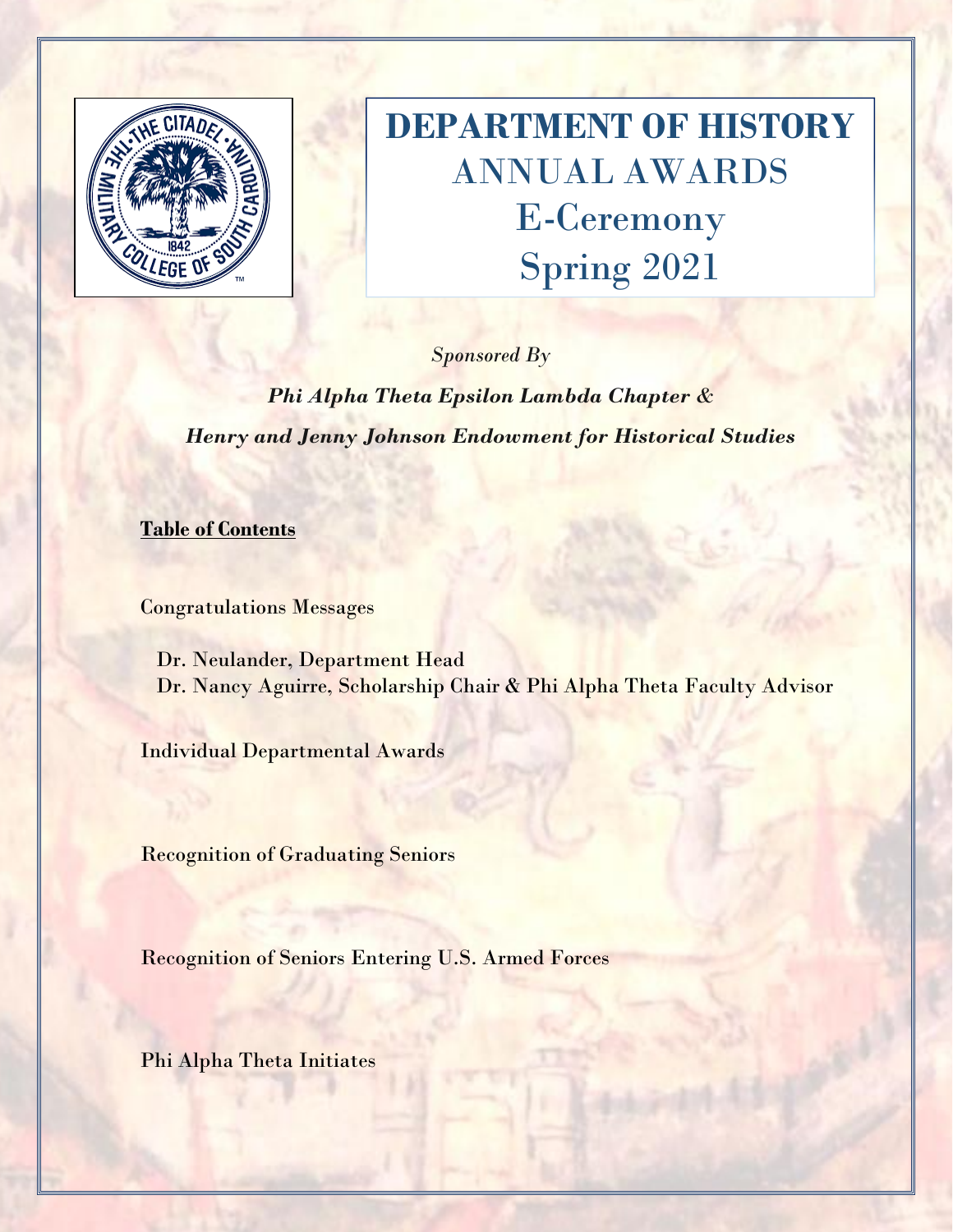### **Congratulations**

#### *From: Dr. Joelle Neulander, Department Chair*

As we complete a strange, socially distanced year, I am reminded that there are two yearly moments that any chair would consider the most rewarding: the day she meets the incoming freshmen and introduces them to the major and the department, when they are looking forward to their future classes and gained knowledge, and, at the yearly History Banquet, when she gets to celebrate the seniors the department has mentored and taught and look back at their academic accomplishments at The Citadel. Every year she has the privilege of knowing that she sends inspiring young men and women out from our gates and into the wider world.

This year, although the pandemic has forced us to spend this moment apart and online, my feelings as department chair are no different from past years. This moment is one I will always cherish as I see our graduates as cadets for the last time.

Congratulations to our award winners and new members of *Phi Alpha Theta*, who have excelled in their academic pursuits and made all of their professors exceedingly proud. Congratulations to our new military officers, who have chosen to take their education into the service of our country as members of the armed forces. And congratulations to all of our graduating seniors who have made the Class of 2021 one to remember. You have proven yourselves to be women and men of intellectual mettle, and we are looking forward to hearing of your future successes in the years to come. The classes that follow you have very large boots to fill.

Here's to the history majors of the Class of 2021!

Sincerely,

Dr. Neulander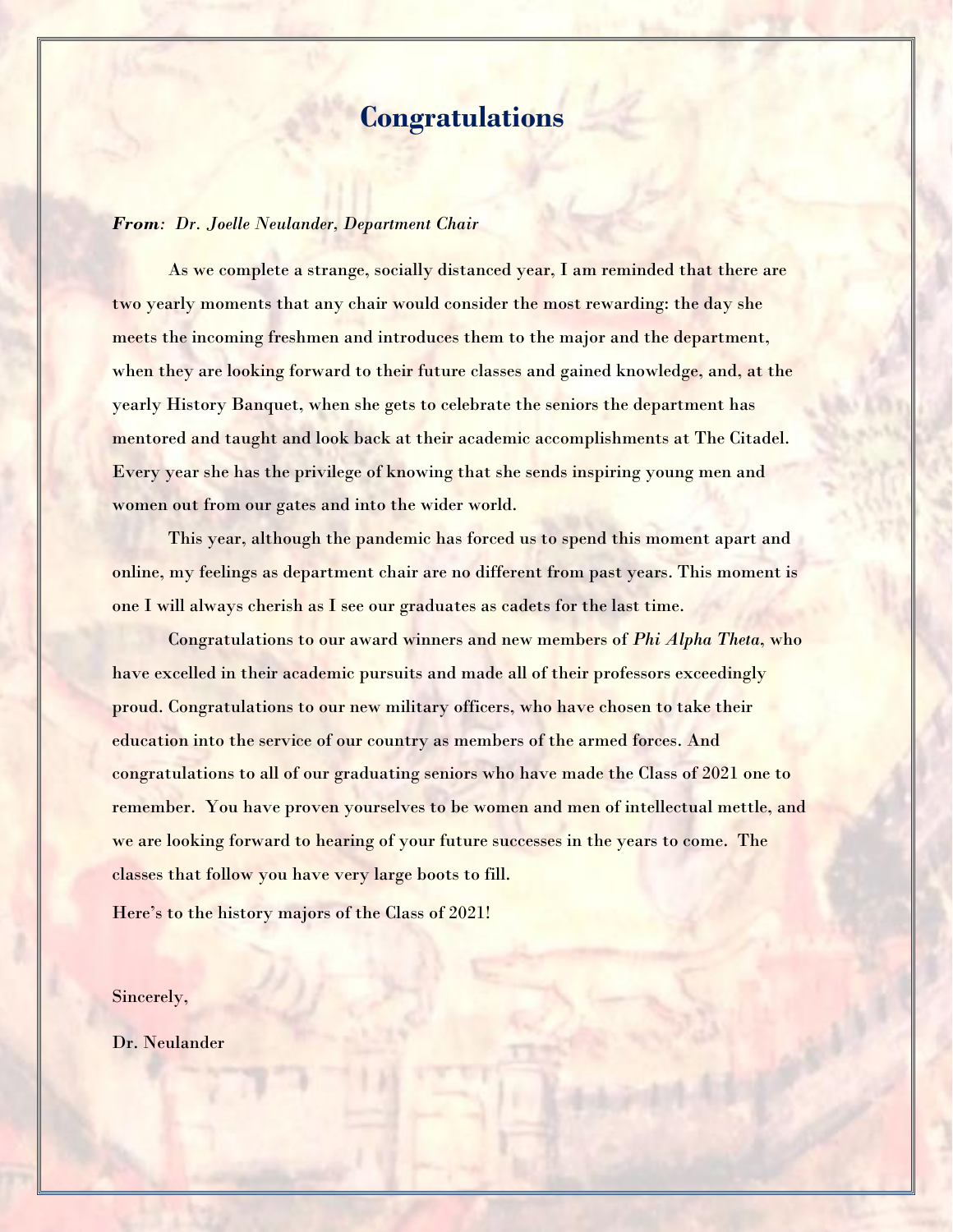### **Congratulations**

*From: Dr. Nancy Aguirre, Faculty Advisor to Phi Alpha Theta Epsilon Lambda Chapter and Department Scholarship Chair*

#### Dear History Students,

It has been a year of unprecedented challenges, adjusting to hybrid learning while dealing with personal and collective struggles brought on by the global pandemic. Despite these challenges, you have remained committed to your studies, leadership roles, and extracurricular activities. Although we are unable to celebrate your accomplishments in person this year, I want to congratulate you all for completing another year at The Citadel. I also want to congratulate four specific groups: graduating seniors, seniors who will be commissioned as officers in the United States Armed Forces, the six newest inductees to Phi Alpha Theta (the National History Honor Society), and our departmental award winners. You will find the names of these outstanding History students further below in the program.

Seniors—as I said to last year's graduates, you are not ending your time at The Citadel the way you likely envisioned. Nevertheless, you are about to embark on the next chapter of your lives with a Citadel degree and shared experiences and memories that no one can take from you. Please stay in touch; your professors look forward to hearing about your future accomplishments.

I wish you all a healthy and restful summer!

Best, Dr. Aguirre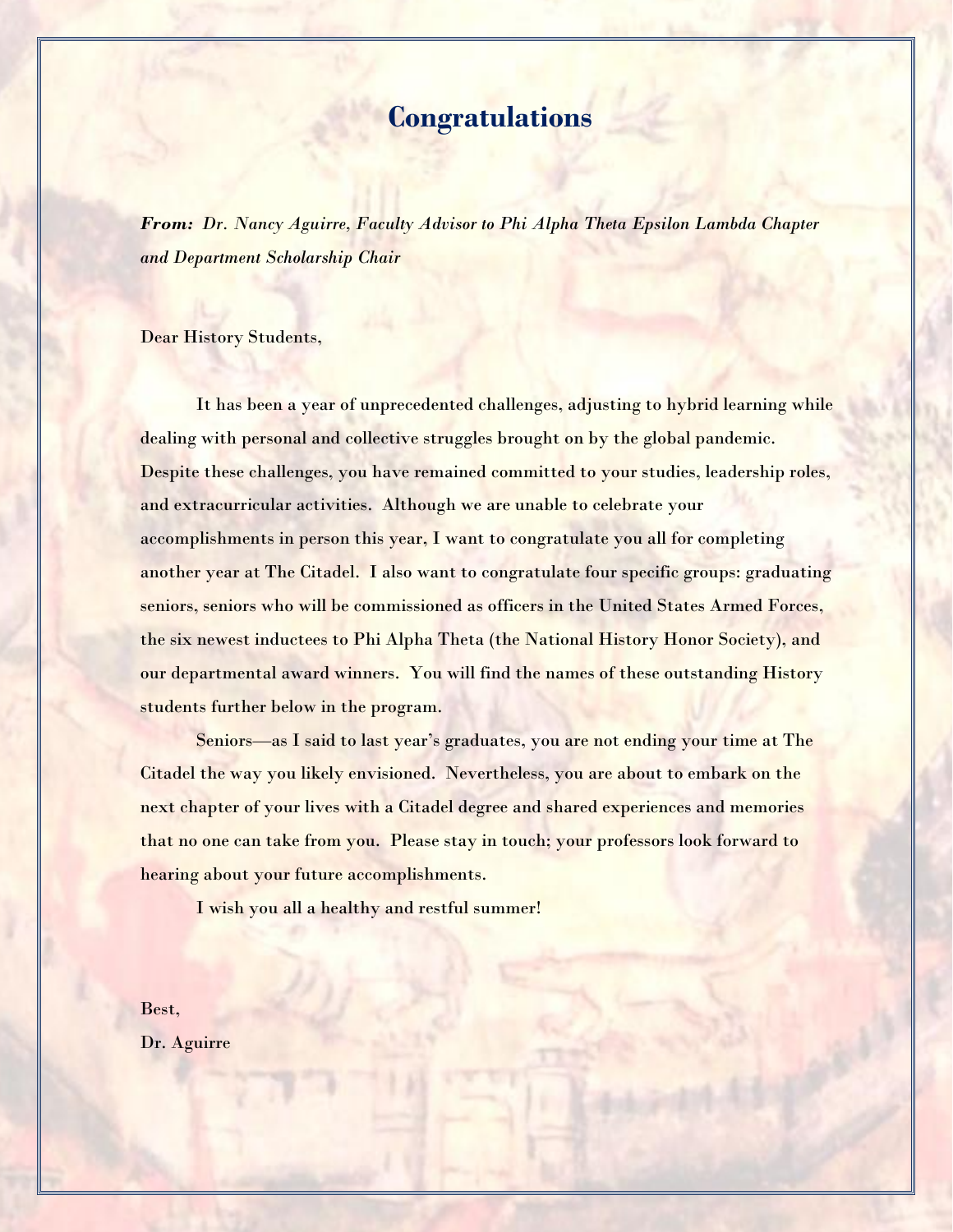# **Individual Departmental Honors**

- ❖ *Major Thomas D. Howie Award* 
	- *William Connor*
- ❖ *H. L. Gary Award*
	- *Robert Clement*
- ❖ *The Captain Joe Wofford Eubanks Memorial Scholarship*
	- *Benjamin Stephens*
- ❖ *Daughters of the American Revolution Francis Marion Cup*
	- *Nicholas Fricchione*
- ❖ *CPT Christopher J. Kenny History Award*
	- *Nicholas Fricchione*
- ❖ *Harry S. Dent Americanism Award* 
	- *Nicholas Fricchione*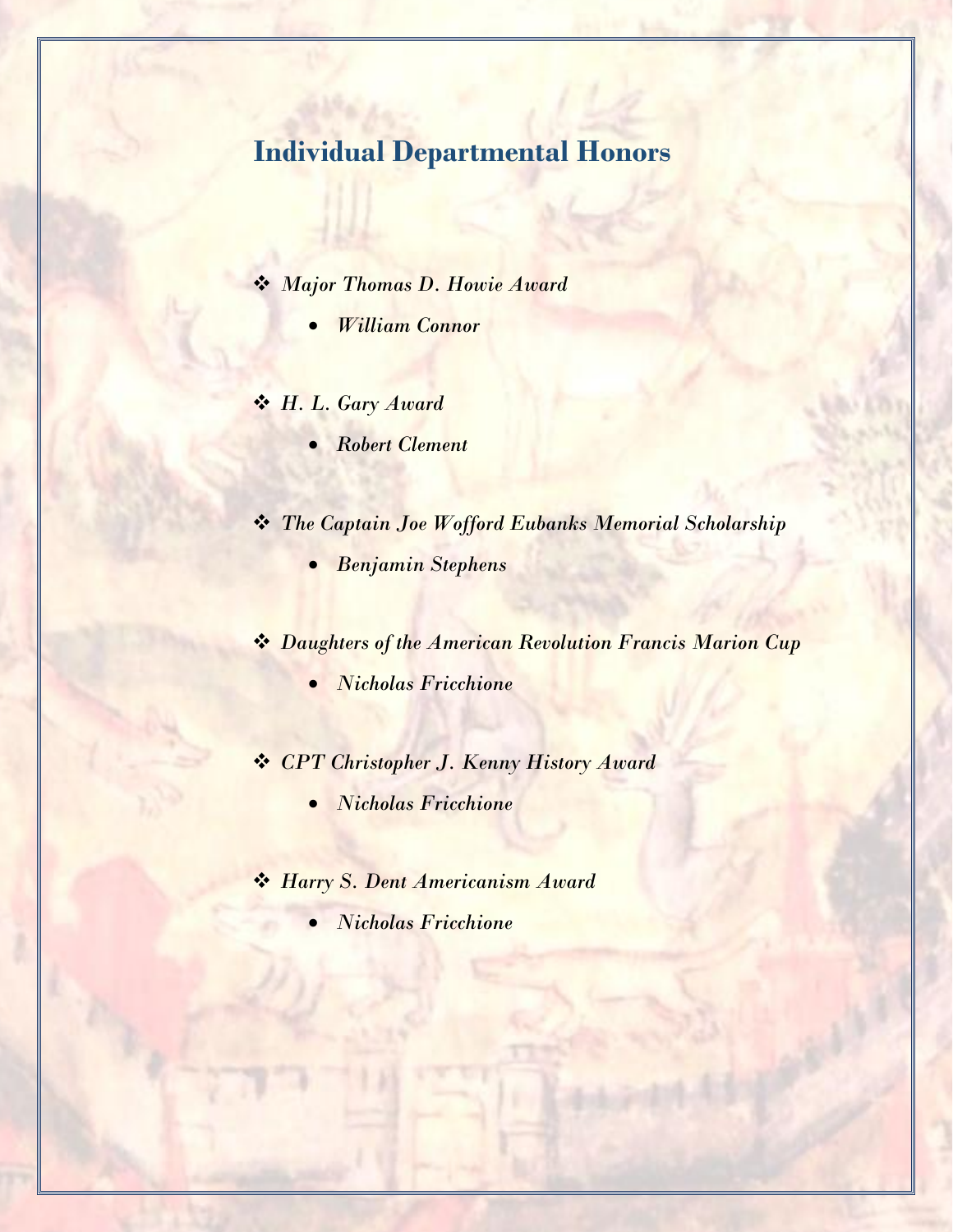## **Congratulations to our Newest Historians**

## **Graduating Cadets**

### **2021**

Robert Maxwell Brabston David Charles Cable Jonah Ashmore Crosby William Houston Curtis Nicholas Paul Fricchione Caleb Mason Guerry Harrison Wolff Hemminghaus Patrick Jayroe Johnson Jacob Spencer Moule Hunter Lewis Neeley Gerald John Perkins III Chase Anason Silman John Bascomb Sprinkle Daniel Edward Wilkes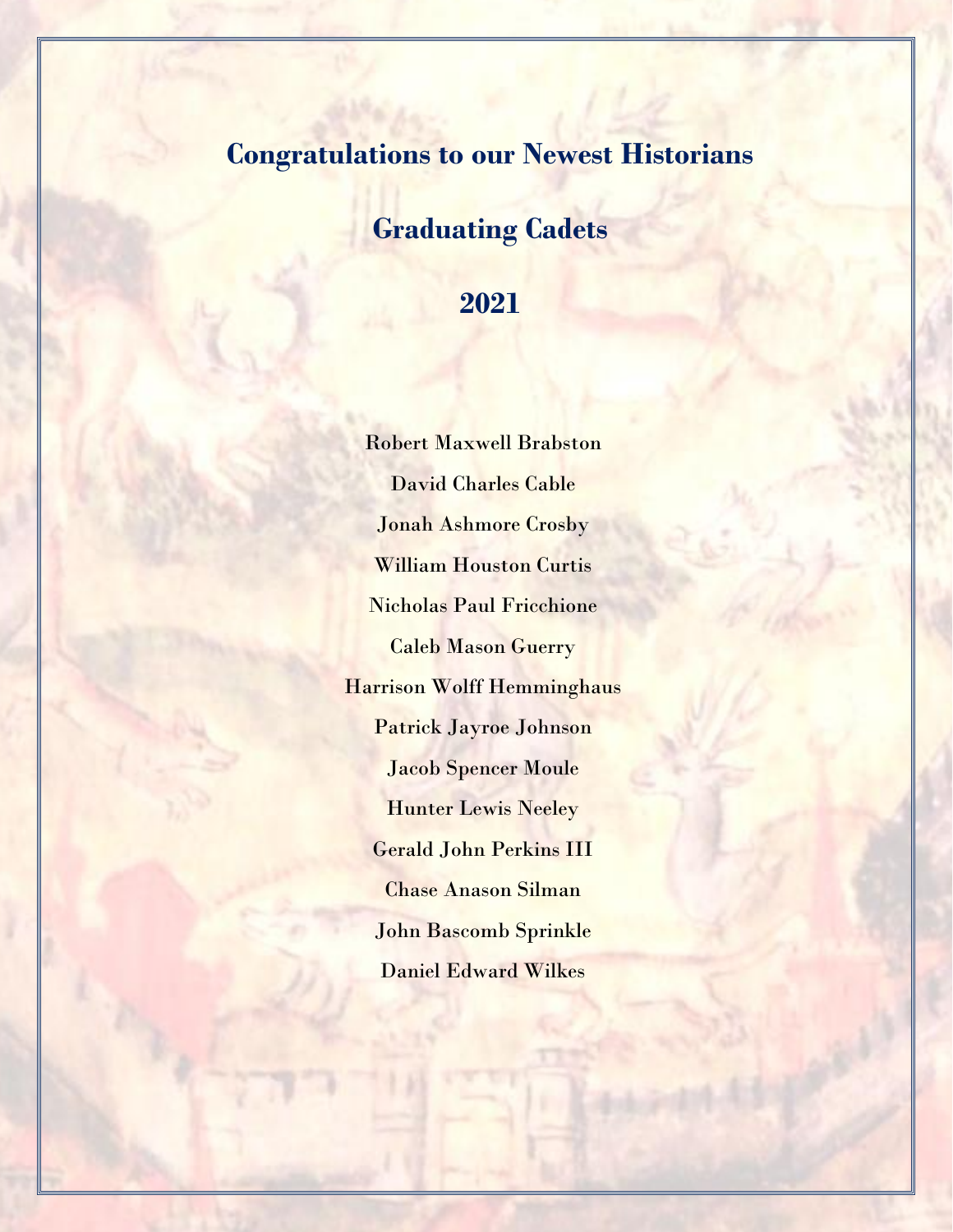## **Congratulations to our Newest Armed Forces Officers**

# **ARMY**

*Robert Brabston David Cable William Curtis Nicholas Fricchione Harrison Hemminghaus Patrick Johnson Erich McPhail Hunter Neeley*

*Thank you for your service!*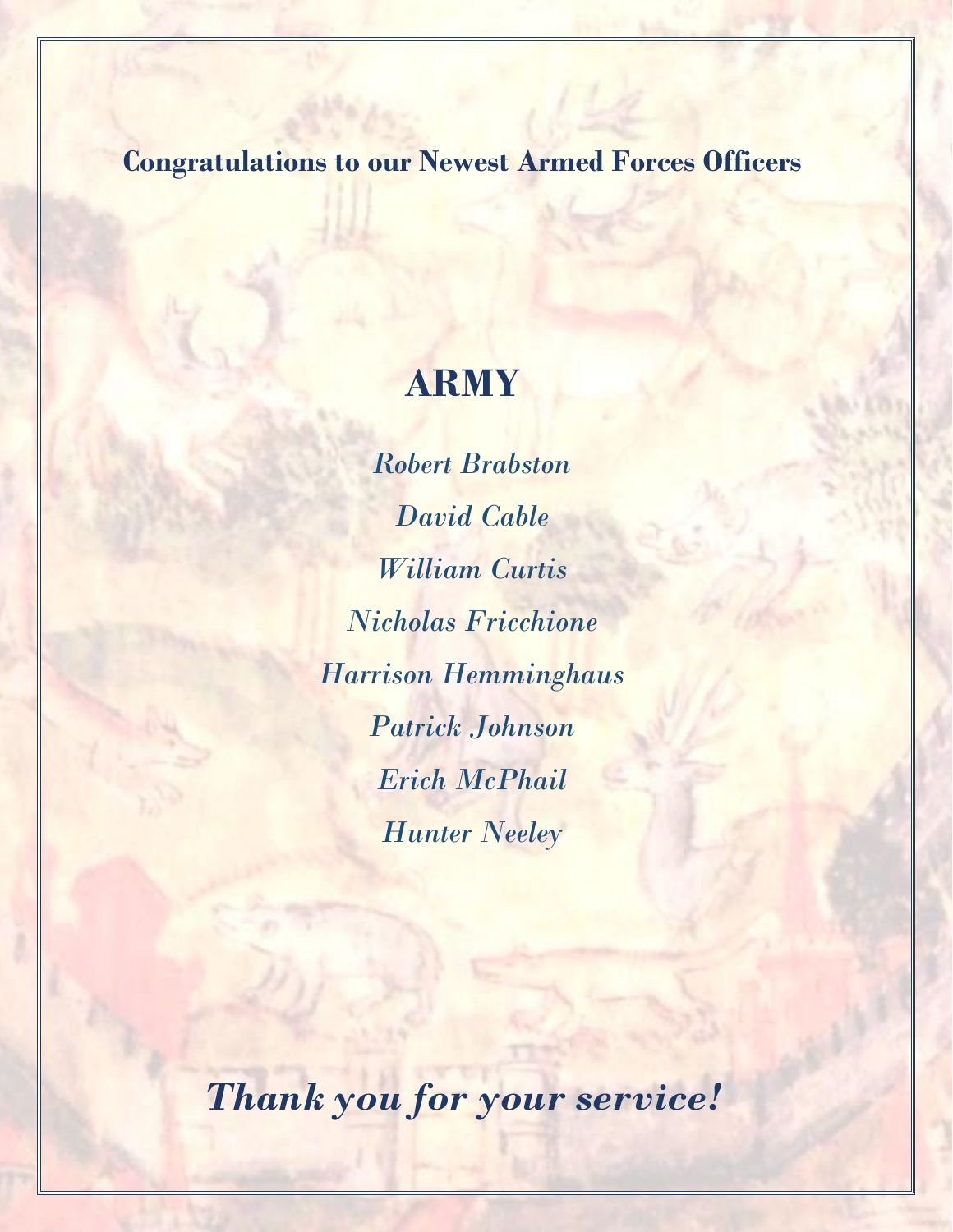# **Department Scholarships & Awards**

#### **MAJOR THOMAS D. HOWIE AWARD**

This annual award is given to the junior history major with the highest GPA in honor of MAJOR Thomas D. Howie (April 12, 1908 – July 17, 1944), a Citadel graduate, killed in action in the French town of Saint-Lô, during the Battle of Normandy, in the Second World War.

#### **CPT CHRISTOPHER J. KENNY HISTORY SCHOLARSHIP AWARD FUND**



James L. Kenny and Jacqueline M. Kenny present \$1,000 and a special gift —in honor of their son CPT Christopher J. Kenny who was killed in

action—to the history major who has shown the most enthusiasm and love of history during their four years of study at The Citadel.

*Images: Above, CPT Kenny; Right, Mr. and Mrs. Kenny with David Days, 2019 recipient of the CPT Christopher J. Kenny Award*

#### **FRANCIS MARION CUP**



The Department of History faculty select the senior with the highest GPA in American History for The Francis Marion Cup, provided by the South Carolina Daughters of the American Revolution.

#### **H. L. GARY AWARD**

The Department of History faculty select the senior with the highest GPA in European History for the H. L. Gary Award, a scholarship provided by emeritus Gary Nichols.

#### **THE CAPTAIN JOE WOFFORD EUBANKS MEMORIAL SCHOLARSHIP**

The Captain Joe Wofford Eubanks Memorial Scholarship was initiated in 1976 as the result of a contribution from his parents, Mr. and Mrs. W.W. Eubanks. The fund was named in memory of Captain Joe Wofford Eubanks, Citadel Class of 1969, who gave his life in service of his country in Vietnam. Scholarships are available to history majors with out-of-state residence and financial need who possess attributes in accord with the high standards of The Citadel. The first award was made in 1977.

#### **GENERAL MARK W. CLARK DISTINGUISHED SCHOLAR SERVICE AWARD**

A General Mark W. Clark Distinguished Scholar Service Award recipient will receive a \$500 check, award certificate, and his/her name added to the General Mark W. Clark Distinguished Scholar Service Award Plaque displayed in the Department of History. The General Mark W. Clark Distinguished Scholar Service Award was created by The Department of History in 2020 to recognize and reward worthy History Majors. Mark Wayne Clark (5/1/1896 – 4/17/1984) was a United States Army officer who served in World War I, World War II, and the Korean War, and he was the youngest U. S. Army four-star general during World War II. In honor of General Clark's service to the nation and The Citadel, this award is assigned when History Department faculty decide to recognize a History Major, any level, who has excelled academically and also distinguished himself/herself by performing worthy service to the History Department; however, the scholar's service to the greater Citadel community may also be considered.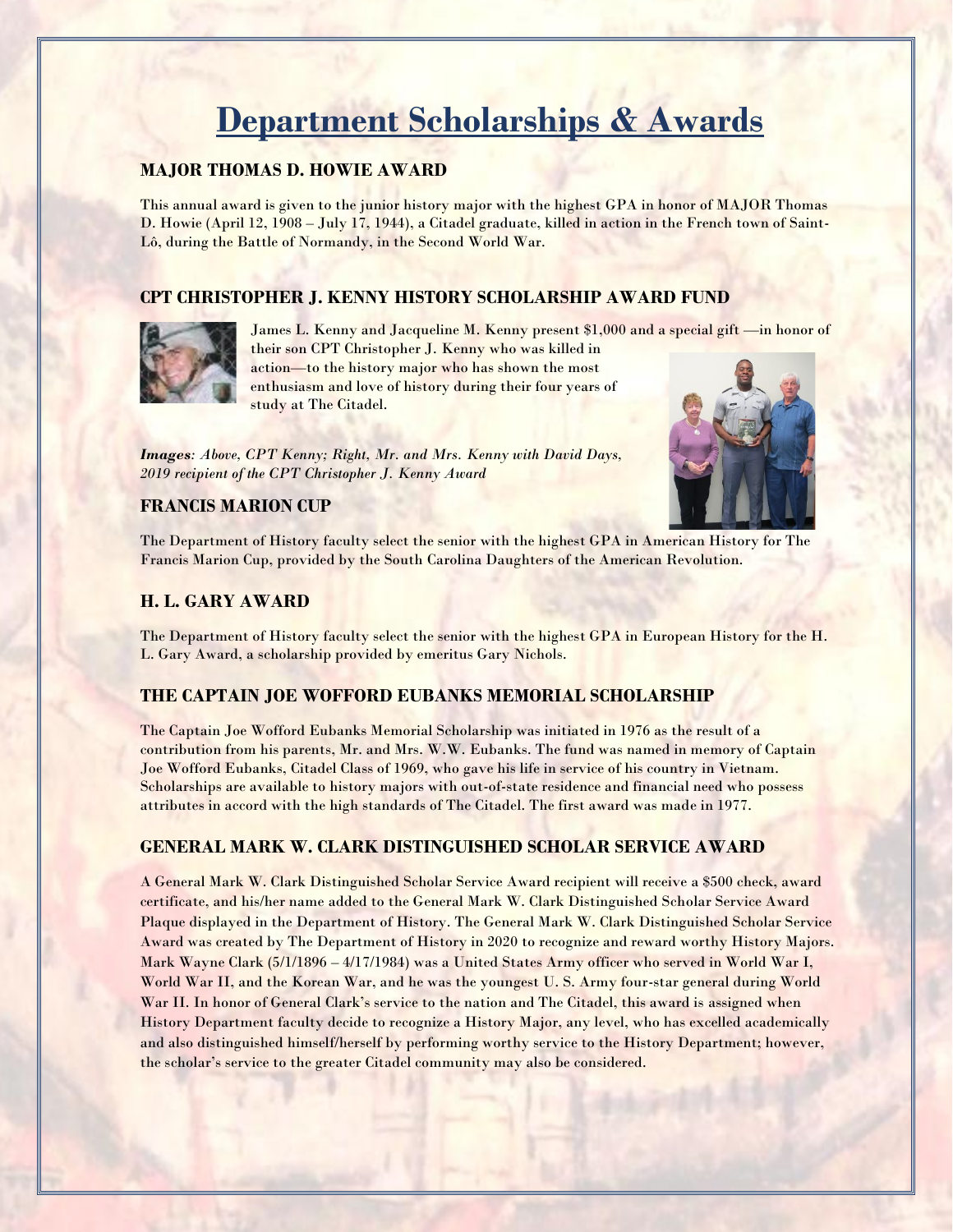**The Citadel Military College of South Carolina Phi Alpha Theta National Honor Society**

> Epsilon Lambda Chapter 2021 Initiates

*Dr. Robert Blok, MA in Military History Program Nicholas Fricchione Samantha Nordhaus Noah Plunkett Samuel Sharnas David Stringer*

Phi Alpha Theta is an international honor society for undergraduate and graduate level students and professors of history. The society has over 400,000 members, with some 9,000 new members joining each year through 970 chapters nationwide. Students have the opportunity to become lifetime members through our Citadel chapter each spring. Additionally, the society offers scholarships, awards, and prizes for research, writing, and presentations.

**DAG**